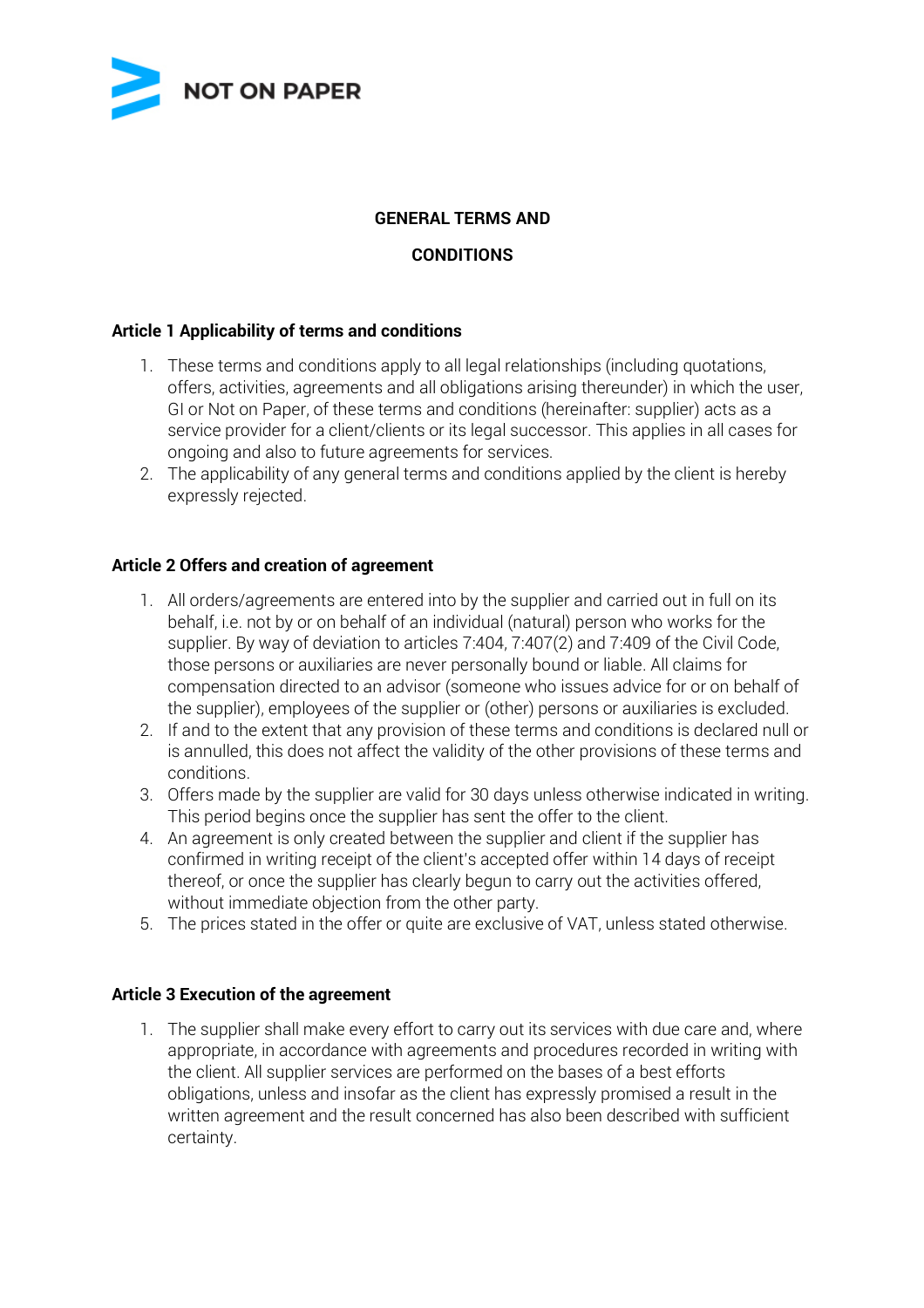

- 2. The supplier is entitled to have certain activities performed by a person designated by the supplier, including third parties, if and insofar as the supplier believes this is necessary for the proper performance of the agreement. If the supplier engages auxiliaries when executing an order, the supplier is not liable for any shortcomings incurred by these auxiliaries. If an auxiliary wishes to limit his or her liability, the supplier is competent to accept the limitation on liability partially on behalf of the client.
- 3. The client shall ensure that all collaboration and data the supplier indicates are necessary, or which the client ought reasonably to understand are necessary for the execution of the agreement, are provided in good time, free of viruses or faults of any kind, in the format indicated by the supplier. If the data necessary for executing the agreement are not provided to the supplier in good time, the supplier is entitled to suspend the execution of the agreement and/or to charge for the costs arising from the delay at the tariffs agreed with the client, or if there are none at the supplier's standard or usual tariffs.
- 4. If it has been agreed in writing that the agreement is to be executed in phases, the supplier may suspend the execution of parts belonging to a subsequent phase until the client has approved the outcomes of the previous phase in writing.
- 5. Activities are carried out during normal working days, meaning: Monday to Friday, excluding recognised national holidays, during office hours between 09:00 and 17:00. Delivery times and fees, inter alia, are based on this.

### **Article 4 Contract duration; execution time**

- 1. Unless the order ends due to completion, according to its nature and content, or unless the order is expressly entered into in writing for a specific period, the agreement is entered into for an indefinite period.
- 2. The supplier shall make reasonable efforts to comply as far as possible with the (delivery) terms and/or (completion) dates, final or otherwise, stated by the supplier or agreed between the party. Interim (completion) dates stated by the supplier or agreed between the parties are always target dates, are non-binding on the supplier and are always indicative).
- 3. Further, the supplier is not bound by the (completion) date or (delivery) term, final or otherwise, if the parties have agreed to a change in the content or scope of the agreement (additional work, change in specification etc.) or a change in the approach when executing the agreement, or of the client does not comply with its obligations arising under the agreement, or does not do so in good time or in full. The fact that (demand for) additional work arises while executing the agreement is never a reason for the client to terminate or dissolve the agreement.
- 4. In the case of hosting a website, at all times there is a specified contract duration of at least one year which will always automatically renew for one year, unless terminated in writing with a notice period of two months to the end of each contract year.
- 5. The client is not entitled to terminate an agreement or order which was entered into for a fixed period or only ends with completion.
- 6. The supplier and client can terminate an indefinite agreement in writing. In this case, a notice period of at least 2 months must be given.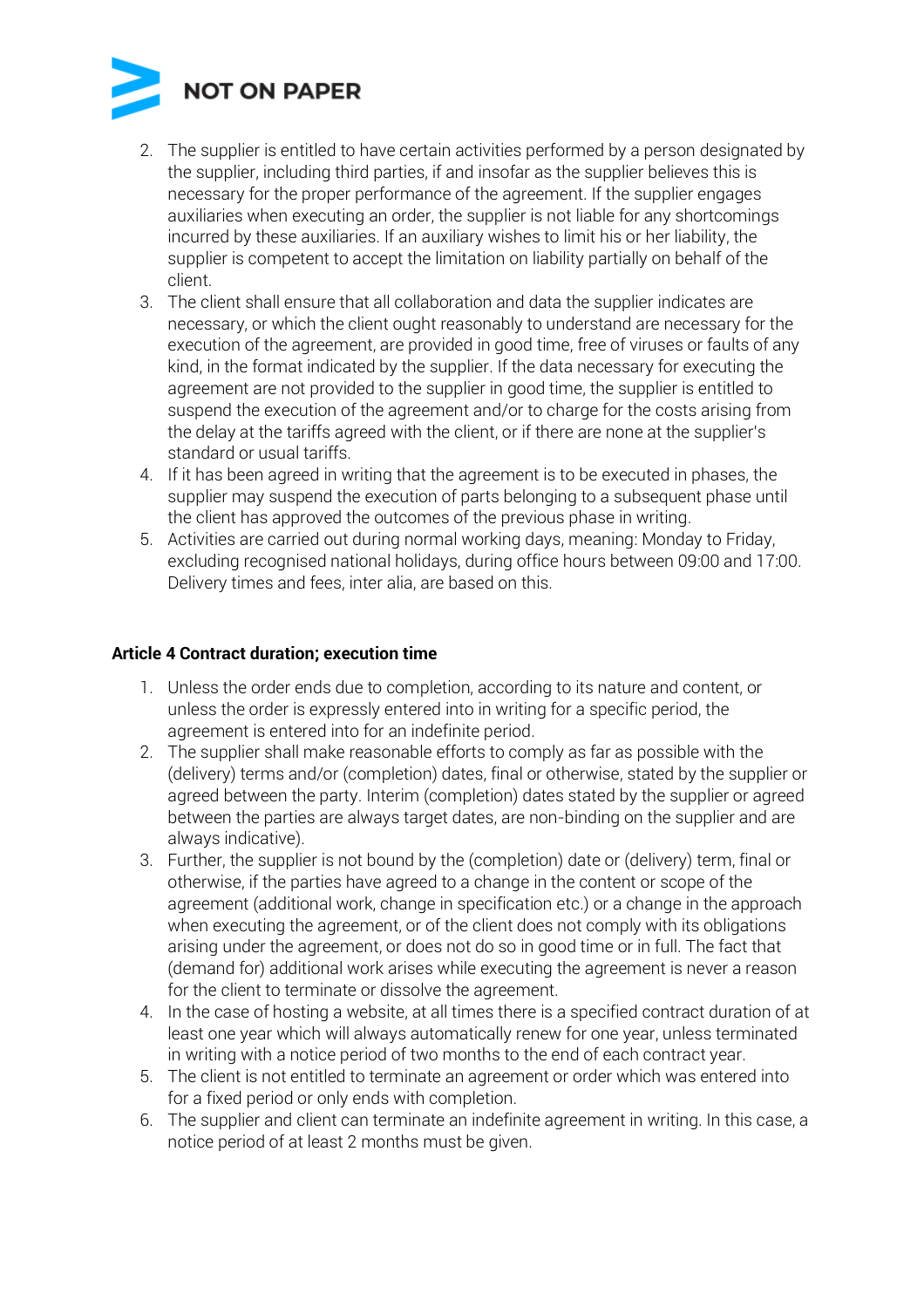

7. In the case of termination by the client, the client must pay for activities performed by the supplier and the client must refund the costs the supplier has incurred in relation to the agreement concluded between the parties. This also includes costs the supplier has incurred (and will have to incur) to engage third parties to execute the agreement concluded between the parties).

### **Article 5 Termination of the agreement/non-performance**

- 1. The supplier is entitled to suspend the execution of the agreement for the duration of the shortcoming, or to dissolve the agreement with immediate effect:
	- a. if the client fails to meet any obligation from any agreement concluded between the parties (without any notice of default or reminder being required);
	- b. in the case of bankruptcy, (preliminary) suspension of payment, shutdown, liquidation or seizure of one or more assets of the client.
- 2. Suspension or dissolution by the supplier does not free the client from its obligation to pay the full amount under the agreement, or any obligation to compensation for damages to the supplier.

# **Article 6 Fee**

- 1. For offers and agreements in which a fixed fee is offered or agreed, paragraphs 2, 6 and 7 of this article apply. If no fixed fee is agreed, paragraphs 3-7 of this article apply.
- 2. When creating an agreement, the parties may agree a fixed fee. The fixed fee does not include VAT.
- 3. If no fixed fee is agreed, the fee shall be calculated using hours actually worked, at the usual tariffs. If the parties disagree on the "usual tariffs", the fee shall be calculated using a standard hourly tariff of €100.00 (ex. VAT).
- 4. Any offers, cost estimates or indications of price in the broadest sense do not include VAT.
- 5. The supplier invoices for its activities and costs at the beginning of each month, unless a different payment schedule is agreed.
- 6. The supplier is entitled to pass on increases in costs, regardless of whether a fixed fee has been agreed. The client may only be invoiced for such an increase in fees one month after the date of written notice of this increase has been given to the client.
- 7. If the increase is greater than 10%, the client is entitled to terminate the agreement with immediate effect.
- 8. The supplier is always entitled to demand advance payment or (business or personal) securities at the supplier's discretion, which the client must comply with forthwith. This applies especially if any payment deadline is breached or the client is otherwise negligent or there is any difference of opinion.

#### **Article 7 Changes and additional work**

1. If the supplier has carried out activities or additional or different services which do not fall within the content or scope of the agreed activities and/or services when carrying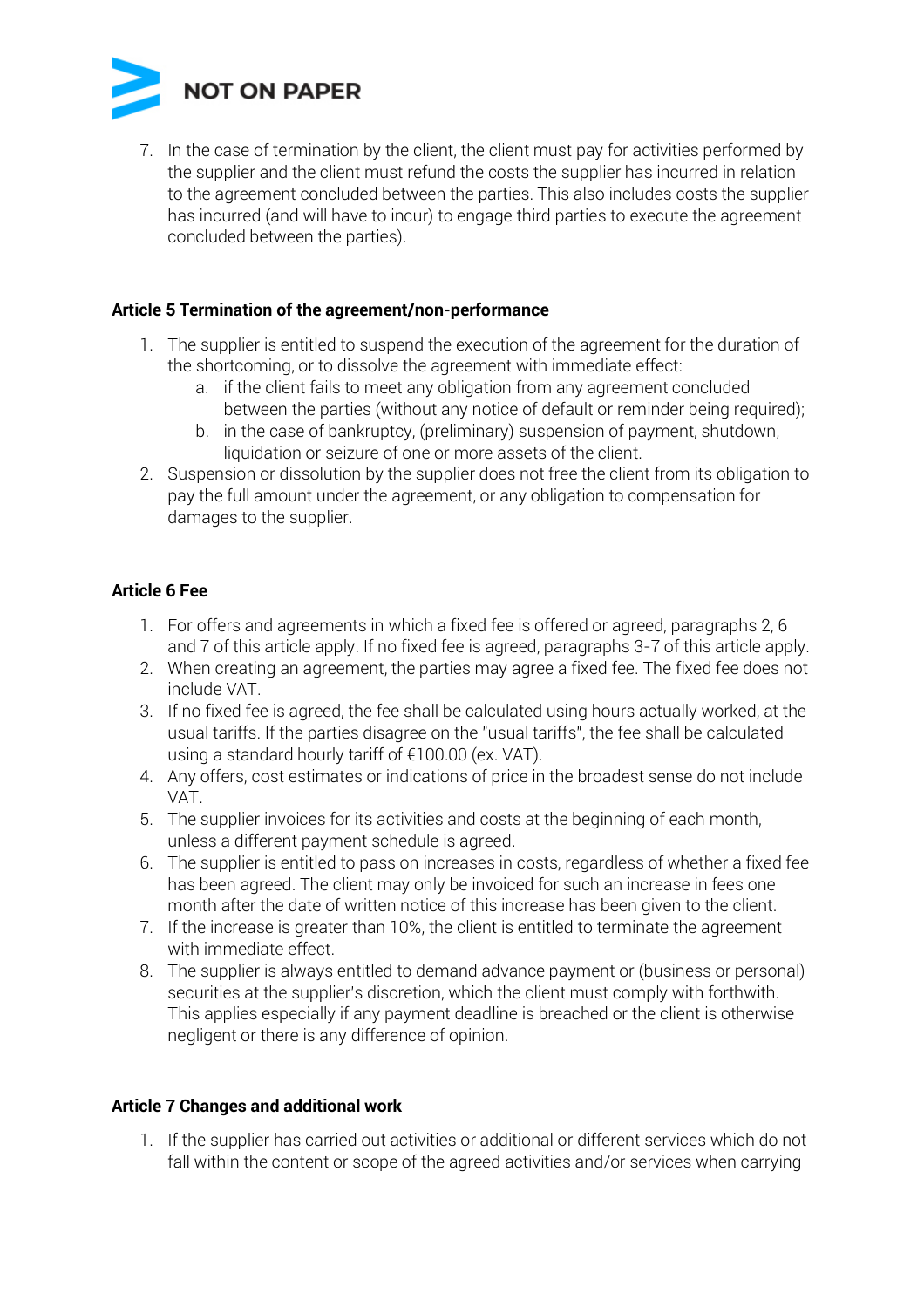

out the order, these activities or services will be remunerated by the client in accordance with the agreed tariff or, if no tariff is agreed, at the supplier's usual tariffs. The supplier is not obliged to comply with such a request or to take action in such circumstances and can require a separate written agreement to be concluded for this purpose.

2. In the case of changes or additional work, the supplier can also require advance payment or (business or personal) securities at the supplier's discretion, which the client must comply with forthwith.

# **Article 8 Intellectual property**

- 1. All intellectual property rights to programmes, websites, data files, equipment, training and examination material or other materials such as analyses, drafts, documentation, reports, quotations and preparatory material thereto which are developed as part of the agreement or made available to the client remain the exclusive property of the supplier, its licensers or its suppliers. The client is granted the rights of use that are expressly recognised under these general terms and conditions, the agreement concluded in writing between the parties and the law.
- 2. A right of use granted to the client is non-exclusive, non-transferable (within the meaning of art. 3:38 CC), non-pledgeable (within the meaning of art. 3:38(2) CC jo. 3:98 CC) and non-sublicensable.
- 3. The client shall ensure that information or material it provides can be used regularly (i.e. free from copyright or other third-party rights) and indemnifies the supplier from third-party claims.

# **Article 9 Payment**

- 1. Payment must be made within 30 days from the date of invoice.
- 2. Once 30 days from the date of invoice have passed the client is automatically in default (final deadline); from the time it enters into default, the client owes statutory (commercial) interest on top of the claimable amount.
- 3. In the case of default, the supplier is at all times entitled to suspend all actions including at least, but not limited to, taking offline any website or domain which it hosts.
- 4. In the case of liquidation, bankruptcy or suspension of payment on the part of the client or if the client is declared to be in application of a debt rescheduling arrangement, the client's obligations become immediately due and payable.
- 5. Payments made by the client will be applied in the first place to settle all interest and costs, in the second place to settle the payable invoices that are outstanding for the longest time, even if the client states that the payment relates to a later invoice.
- 6. Payment must be made without discount, suspension or deduction. The client cannot invoke these competences, and they are thus thereby contractually excluded.

#### **Article 10 Collection costs**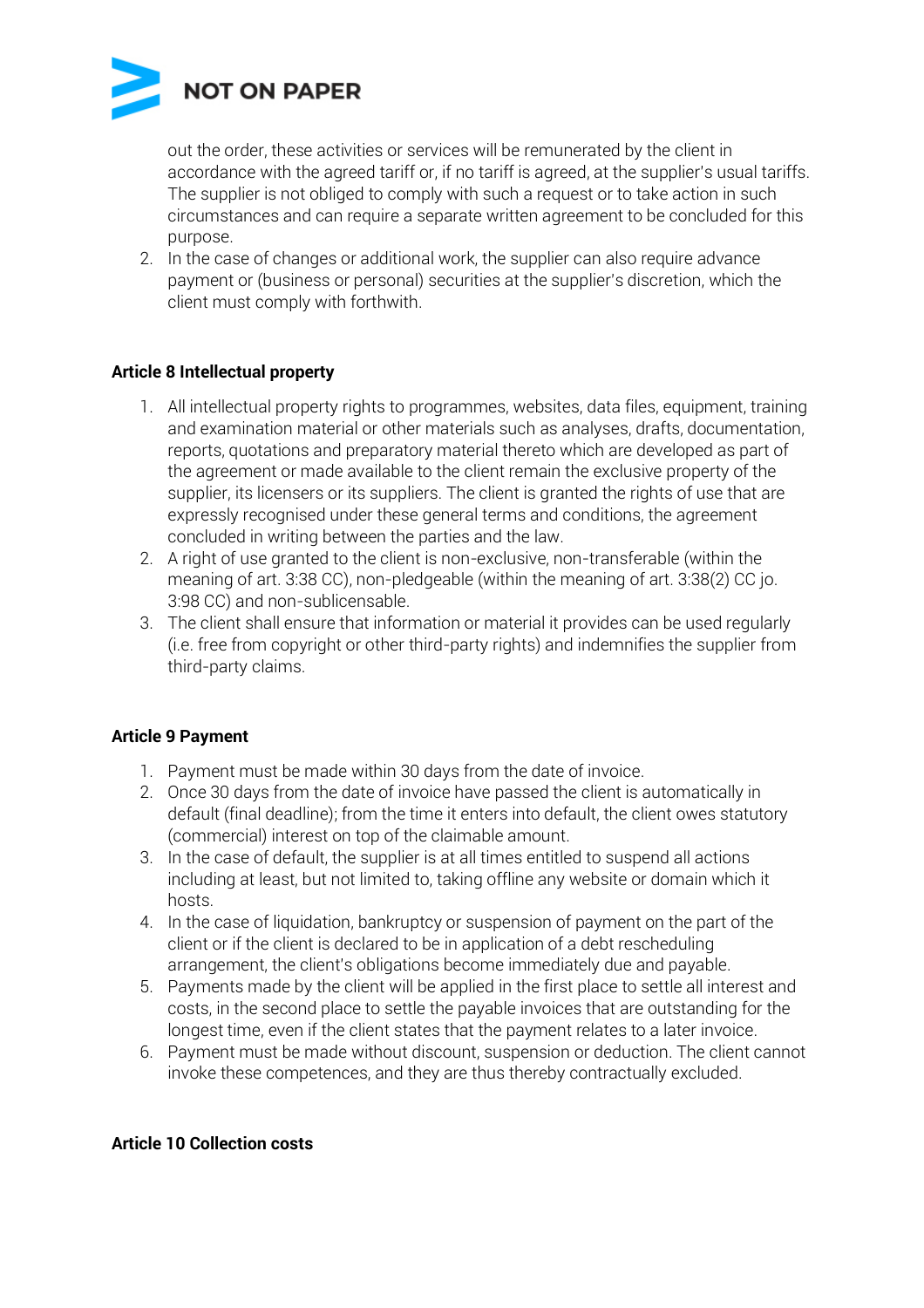

- 1. If the client does not meet its obligations or does not do so in good time, then as well as the agreed price and costs, all collection charges out of court shall be for the client's account, including the costs for drawing up and issuing reminders, drawing up settlement proposals and making enquiries.
- 2. The client owes the supplier costs incurred by the supplier in all cases unless and insofar as the client can demonstrate that these are unreasonably high. This applies only if the supplier and the client carry out a judicial procedure in relation to an agreement and a judgement is issued in the force of res judicata under which the client is found entirely or largely at fault.

# **Article 11 Liability**

- 1. The supplier's total liability due to an attributable failure to comply with the agreement or for any legal reason, expressly including all failures to comply with a guarantee obligation agreed with the client, is limited to compensating direct damages up to a maximum amount of €2,500.00 (excluding VAT) per claim.
- 2. The supplier's liability for indirect damages, consequential damages, loss of profit, missed savings, diminished goodwill, damage due to business stagnation, damage resulting from claims from the client's customers, damages relating to use of businesses recommended to the supplier by the client, third-party materials or programmes and damages relating to the engagement of subcontractors recommended by the supplier by the client, is excluded. The supplier's liability relating to damage, destruction or loss of data or documents is also excluded.

#### **Article 12 Execution of SaaS services**

- 1. The provisions of this article apply on a supplementary basis if the supplier provides services on behalf of or in the area of Software-as-a-Service (also known as SaaS), or: the supplier 'remotely' making available and maintaining the availability of software for the client using the internet or a different data network, without the client being issued a physical carrier with the relevant software.
- 2. The supplier performs SaaS services only on the instruction of the client. The client is not entitled to have third parties use SaaS services provided by the supplier unless the supplier has agreed to this. The supplier may make this agreement subject to conditions.
- 3. If the supplier carries out work in accordance with a request or an authorised order granted by a government body or relating to a legal obligation with regard to the client's data, its employees or users, all the related costs shall be invoiced to the client.
- 4. The supplier can make changes to the content or scope of the SaaS service. If such changes entail a change to the procedures in place at with the client, the supplier shall inform the client of this as soon as possible and the costs of these changes shall be borne by the client. In this case, the client may terminate the agreement in writing no later than the date on which the change takes effect, unless the change relates to changes in relevant legislation or other regulations issued by competent authorities or the supplier bears the costs of this change.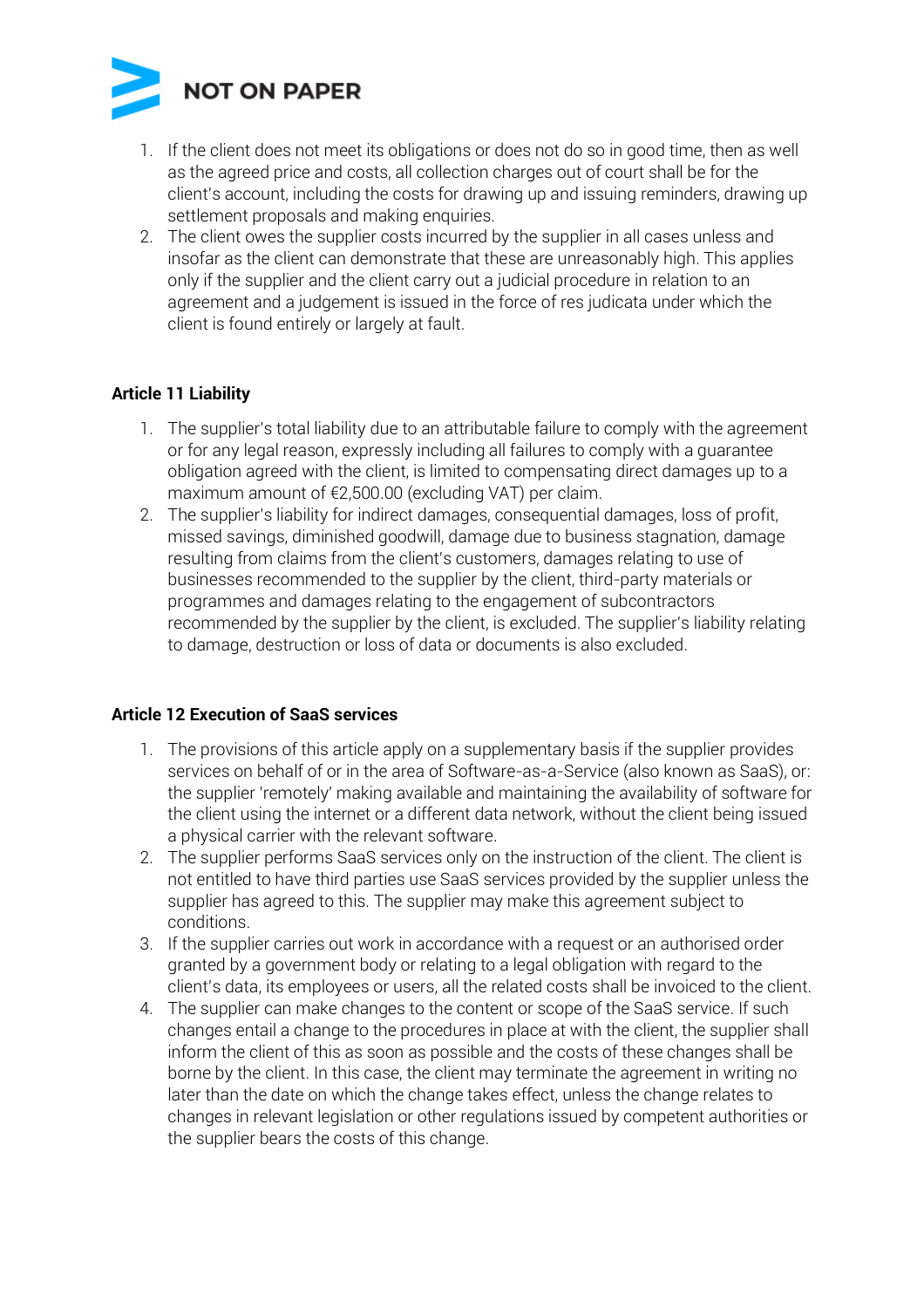

- 5. The supplier may continue the execution of the SaaS service making use of a new or changed version of the software. The supplier is not obliged to maintain, change or add specific features or functionalities of the service or software specifically for the client.
- 6. The supplier may take the SaaS service out of use in whole or in part for preventative, corrective or adaptive maintenance or other types of servicing. The supplier shall not allow the service to be shut down for longer than necessary and shall have the shutdowns take place outwith office hours as far as possible.
- 7. The supplier is never bound to provide a physical carrier to the client with the software to be made available to the client and maintained as part of the SaaS service.
- 8. The supplier does not guarantee that software made available as part of the SaaS service is error-free and works without interruption. The supplier shall endeavour to remedy faults in the software within a reasonable period and insofar as the software was developed by the supplier itself and the relevant faults are reported in detail and in writing to the supplier by the client. If necessary, the supplier can delay the remedying of faults until a new version of the software is installed.

### **Article 13 Developing programmes, websites, or (web) applications**

- 1. The provisions of this article apply on a supplementary basis if the supplier creates and/or develops a software and/or website on behalf of the client and installs the software and/or website.
- 2. The supplier shall develop the software and/or website with care and in compliance with expressly agreed specifications or design and - where applicable - in compliance with project organisation, methods, techniques and/or procedures agreed with the client in writing. Before starting to develop the software and/or website, the supplier can require the client to agree to the specifications or design in writing.
- 3. If the parties use a development method which assumes that the design and/or development of (components of) the software or website is done in an iteratively (for example Scrum), the parties accept that at the outset these activities shall not be carried out on the basis of complete or fully-developed specifications and also that specifications, whether or not agreed at the beginning of the activities, may be adjusted in mutual consultation during the execution of the agreement taking into consideration the project approach belonging to the relevant development method. During the execution of the agreement the parties shall take decisions regarding the specifications applicable to the next phase of the project (for example, a time-box) and/or for the next sub-development, jointly in consultation. The client accepts the risk that the software and/or the website does not necessarily meet all specifications.
- 4. In the absence of specific agreements on this matter, the supplier shall commence the design and/or development work within a reasonable period to be determined by the supplier after entering into the agreement.
- 5. In the supplier's performance obligations regarding the development of a website, the making available of what is known as a 'content management system' is not included.
- 6. The maintenance of the software and/or the website, and/or providing support to users and/or managers thereof is not included in the supplier's performance obligations. If maintenance and/or support must be provided by the supplier regardless by way of deviation from the foregoing, the supplier can require the client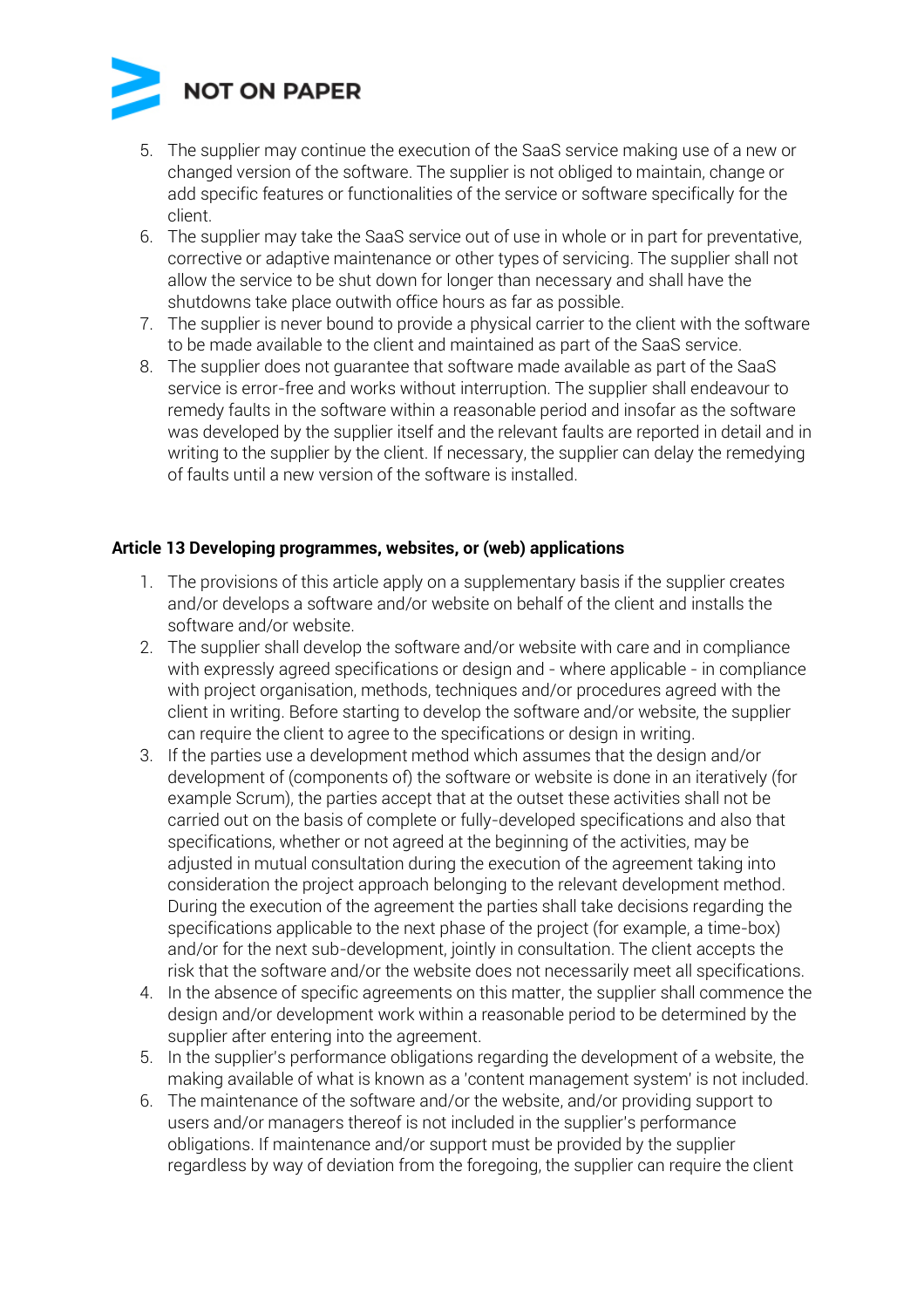

to enter into a separate written agreement for this. These activities shall be invoiced separately at the supplier's usual tariffs.

- 7. If the parties have not agreed on an acceptance test, the client accepts the software and/or website in the state in which it is at the time it is supplied ('as is, where is'), and therefore with all visible and invisible faults and defects.
- 8. If an acceptance test is agreed, the test period is fourteen days from delivery or, if installation by the supplier is agreed in writing, fourteen days from installation being completed.
- 9. The software and/or website shall be deemed to be accepted between the parties:
	- a. if the parties have agreed an acceptance test: on the first day after the test period, or
		- b. if the supplier receives one before the end of the test period: at the time that the faults listed in the test report are remedied, notwithstanding the presence of faults which do not hinder acceptance in accordance with paragraph 9, or
		- c. if the client in any way uses the software and/or website for productive or operational purposes: at the time the software and/or website is put into operation.
- 10. The client may not withhold acceptance of the software and/or website for reasons not relating to the specifications expressly agreed in writing between the parties, and, furthermore, not due to the presence of small faults, i.e. faults which reasonably do not impede the operational or productive use of the software and/or website.

# **Article 14 Web service, service management and cloud computing**

- 1. If the supplier provides webservice services to the other party such as server management (hosting) and/or cloud computing, as regards the use of the server/its data traffic the other party is prohibited:
	- a. from acting in conflict with 'netiquette';
	- b. from breaching intellectual property rights or other rights of third parties;
	- c. from distributing, making accessible and/or offering (whether or not through third-party banners/advertisements on the website) information which conflicts with Dutch laws and regulations;
	- d. from being engaged in any way with cybercrime, 'phishing' or 'spear fishing', 'spamming' and similar;
	- e. from using the supplier's services to encourage/engage in illegal activities or activities which may be damaging to the supplier's server or other servers connected to the internet. This includes, for example, reference to/offering what is known as 'pirated' software, 'hacker' programmes or archives, or 'warez' sites;
	- f. from otherwise committing an offence, including distributing or making available information which is in conflict with state security, public order or morality or which is offensive, threatening, hateful or discriminatory in nature.
- 2. The other party indemnifies the supplier against third-party claims arising from the way in which it uses websites provided by the supplier.
- 3. In the event of (possible) criminal information/offences, the supplier may declare these and in doing so provide all relevant information to the competent authorities regarding the other party and its conduct and carry out all other activities these bodies